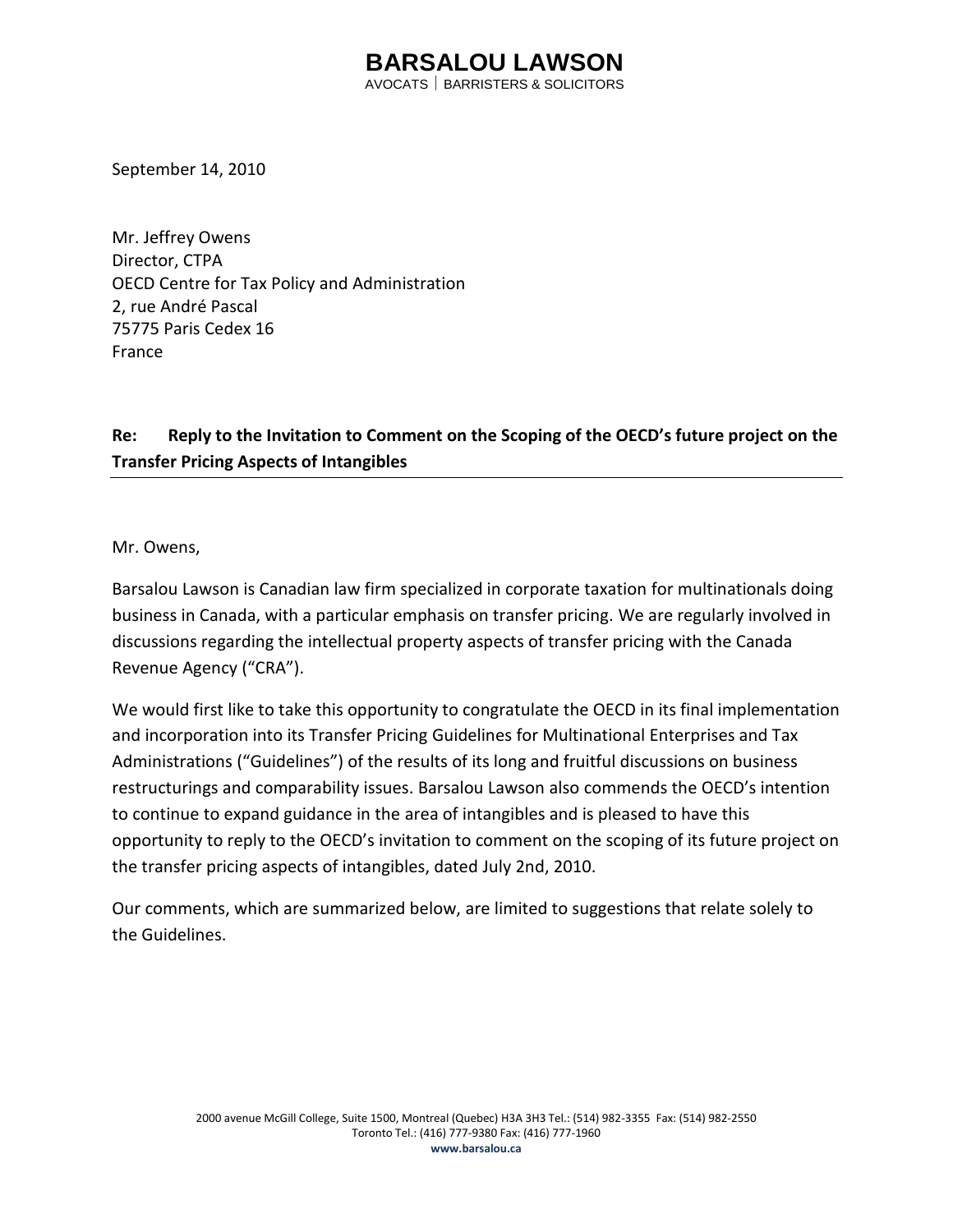AVOCATS BARRISTERS & SOLICITORS

## **A. Most Significant Issues Encountered in Practice in Relation to the Transfer Pricing Aspects of Intangibles**

### **1. Marketing Intangibles**

In our experience, one of the most pressing issues in Canada with respect to intangibles is the application, in a fair and predictable manner, of the concept of "marketing intangibles." Taxpayers and tax authorities are regularly at odds as to the meaning and scope of "marketing intangibles" – a situation that may be exacerbated by the differences in understanding between the various tax authorities worldwide.

In Canada, for instance, we note that the CRA uses the concept in an attempt to attribute nonroutine returns to local affiliates that perform local selling and marketing activities, even though all or essentially all legally-protected intellectual property (as this term is usually understood in Canadian law) is owned by foreign related entities. The legal basis for this is unclear. We are not aware of any legislation or jurisprudence in Canada endorsing the concept, much less defining it in a reasonably predictable manner. Commentators in Canada have, in fact, disputed the very existence at law of a local marketing intangible separate from the trademarks and trade names of the foreign entity, in part because it bears no hallmarks of a property that can be exploited for profit.

It is our understanding that the tax authorities of many countries are also in the process of expanding their definition of marketing intangibles as a "catch-all" in transfer pricing audits, without a clear framework for limitation or inter-jurisdictional consistency.

### **2. Treatment of Synergies and Other Undefined Elements of Goodwill**

Separate from the issue of marketing intangibles, another significant issue encountered in practice is the risk of under-valuation or over-valuation of the intangibles as a direct result of the treatment of synergies and other undefined elements of goodwill in the context of the sale of one or more identified intangibles (*i.e.,* in the context of the initial purchase of a business from a third party, immediately followed by the sale of one or more identified intangibles to a foreign related party).

In some cases, it may be reasonable for taxpayers to rely on a valuation or purchase price allocation report to assist them in determining the correct transfer price for certain identified intangibles underlying the purchase of bundled assets or shares. In other instances, taxpayers may find there to be insufficient information in such a report to determine an arm's length price for the identified intangibles subsequently sold to a related party.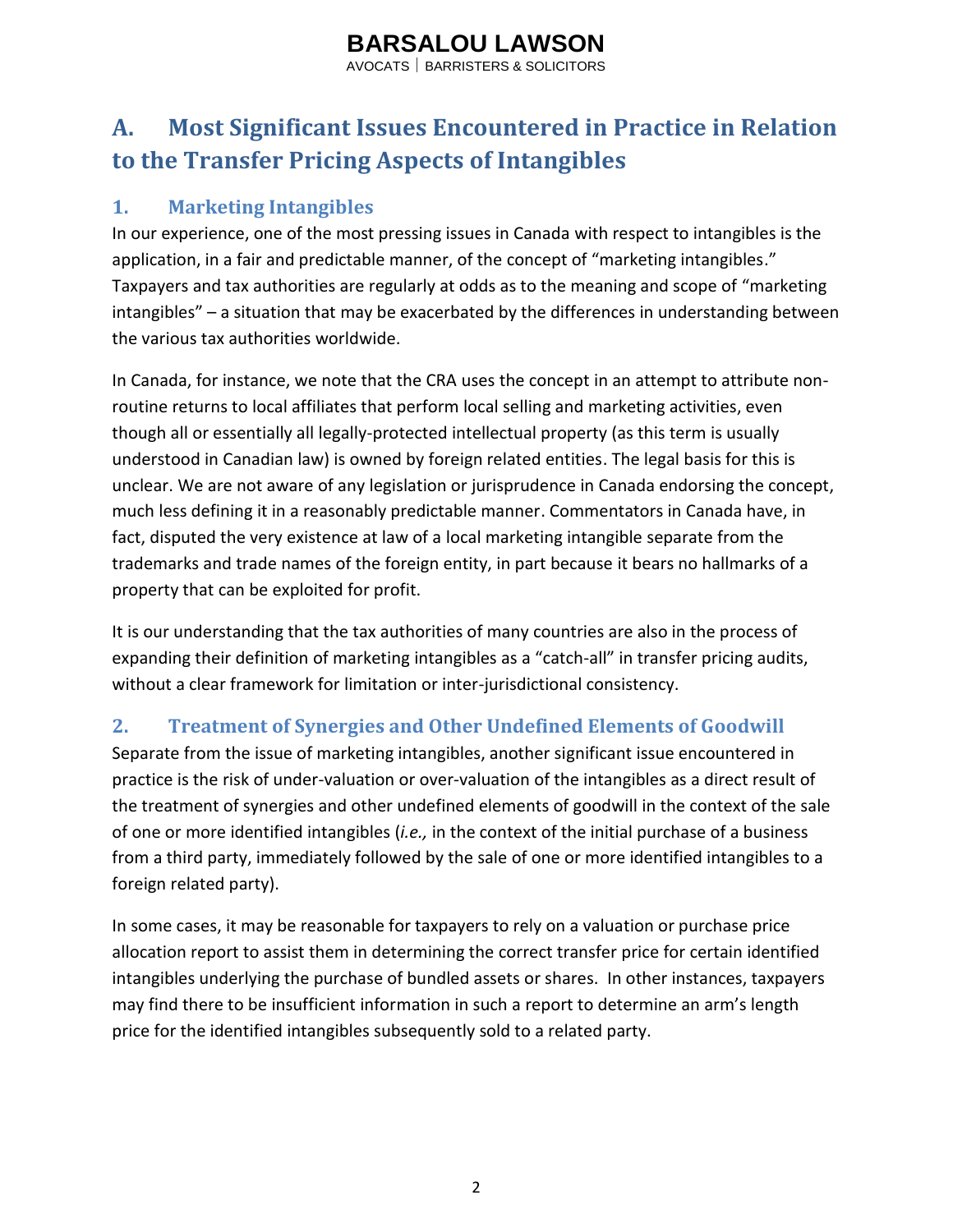AVOCATS BARRISTERS & SOLICITORS

## **B. Shortfalls in Existing OECD Guidance**

### **1. Marketing Intangibles**

Our comments relate more specifically to local marketing intangibles that tax authorities, including the CRA, have a tendency to attribute to local distribution entities.

In Canada, the local affiliates of multinational enterprises usually participate to varying extents in local selling and marketing efforts related to the products they sell. In some instances, non-Canadian affiliates develop and prepare core marketing materials for worldwide use, which are then adapted and implemented locally by the Canadian affiliate. In others, the Canadian company has more involvement over marketing activities.

Some jurisdictions (*e.g.,* the US) attempt to define "marketing intangibles" in regulations, administrative positions or otherwise in public communications. Canadian law does not in our view recognize this as a stand alone legal concept and although the CRA has made brief references in its Information Circular 87-2R repeating some of the comments found in the Guidelines, such comments remain administrative in nature. On audit, CRA positions may include attempts to attribute non-routine returns to local affiliates that perform local selling and marketing activities even where all or essentially all legally-protected intellectual property is owned by foreign related entities. CRA may also seek to disallow the payment of royalties, irrespective of legal agreements in place, on the basis that the value of foreign-owned trademarks would have been economically enhanced in Canada by the activities of the local affiliate. In such instances, the lack or clear definitions as to what constitutes intangible property and the use of undefined terms such as "marketing intangibles" cause confusion and tend to fuel rather than prevent the occurrence of controversies on audit.

Paragraphs 6.36 to 6.39 of the Guidelines currently provide a brief analysis, by way of example, of the impact of marketing activities undertaken by enterprises not owning trademarks or trade names. However, current OECD guidance may be perceived to fall short in a number of ways, most of which are related directly to the absence of clarity as to the true nature and definition of a "marketing intangible" and the reasonable parameters of using the concept to attribute additional profits to local distribution entities. Among other things, whether this concept is meant to extend beyond intellectual property or other intangibles protected in domestic laws would need to be discussed and clarified.

We acknowledge that the fact-dependent nature of the analysis of intangibles in general makes it very difficult to distil into useful guidance. As with business restructurings, however, we believe that further guidance would be constructive and could be expected to improve interjurisdictional homogeneity. We are confident that the OECD can provide a framework for the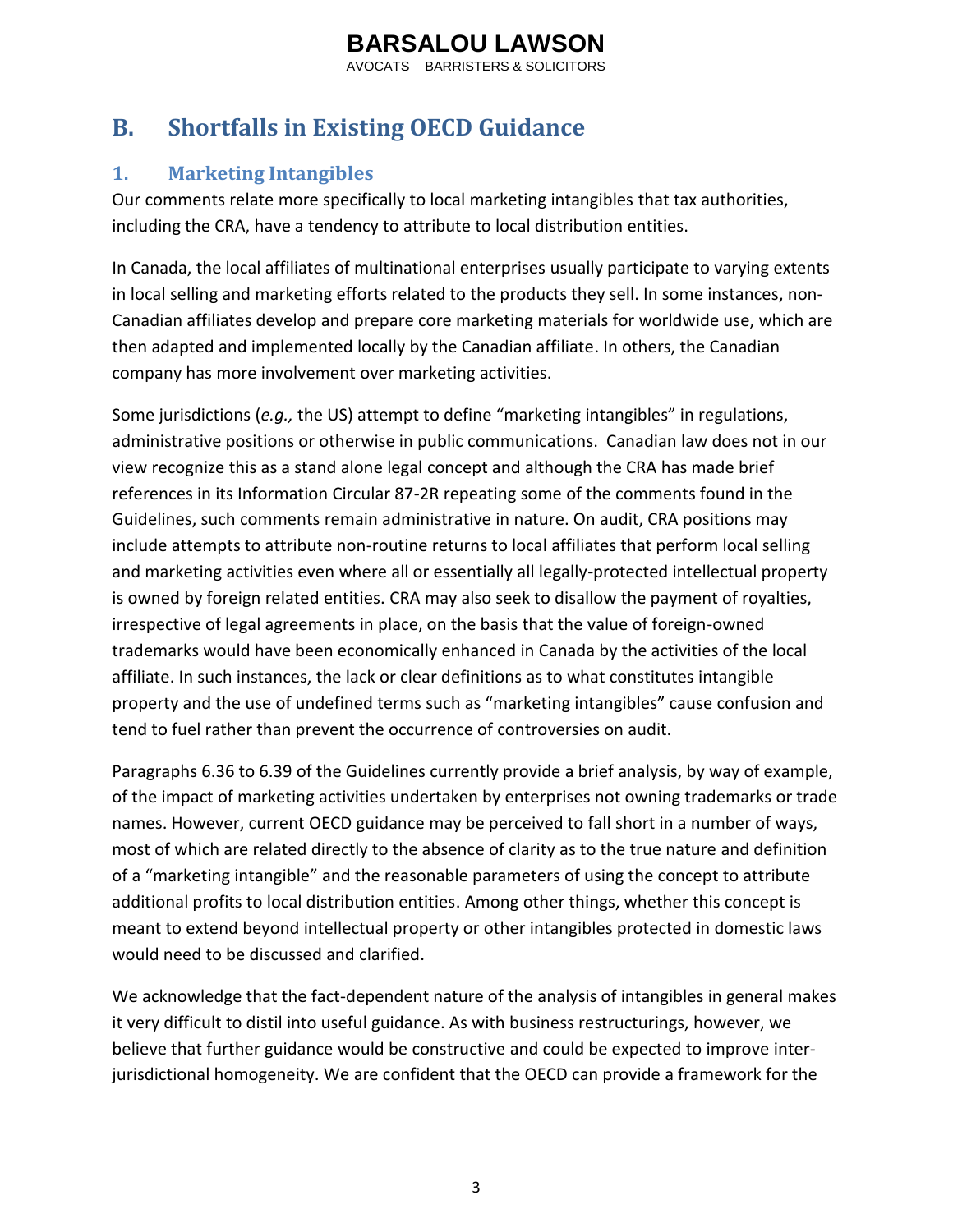AVOCATS BARRISTERS & SOLICITORS

analysis of intangibles, including guidance as to how to differentiate between routine and nonroutine local intangibles.

Below, we expand upon specific improvements that could be made in clarifying the nature of marketing intangibles, how local marketing intangibles are created and how value can be determined.

#### **a. The nature of marketing intangibles**

The current Guidelines and OECD publications are not sufficiently clear as to the nature or definition of "marketing intangibles". In jurisdictions that have no pre-existing concept of the term or that have different understandings of the value inherent in marketing activities, this can cause uncertainty.

Greater clarity could be achieved by defining whether the concept of "marketing intangibles" can and should constitute a distinctive type of legal or notional property beyond trademarks or trade names, copyrighted material, customer lists, distribution channels, and unique names, symbols, or pictures that have an important promotional value for the product, service or enterprise concerned.

It could also be beneficial to elaborate upon the relationship between goodwill and marketing intangibles.

#### **b. The creation of marketing intangibles**

It is not clear from the current OECD guidance the extent to which an activity in a local jurisdiction will give rise to a marketing intangible and what type of intangible property this might represent (if any) under domestic law, nor which additional considerations are most pertinent in the determination of the existence of such intangibles (*e.g.,* who made the decision to develop or enhance the value of the intangible locally, who managed the risks of that decision, who provided the services, who bore the costs). Even if there is agreement on what may lead to the creation of local "marketing intangibles", it would be helpful to bring the analysis beyond simply enumerating relevant criteria and to provide a clear definition of each such criterion.

For example, the determination of who "bears the cost" of marketing activities, following paragraph 6.38 of the Guidelines, could be subject to broad or narrow interpretation. The OECD may ultimately determine that it is sufficient, in order to avoid the inadvertent creation of local marketing intangibles, for there to be a legal contractual obligation to compensate or reimburse certain marketing activities, or a transfer pricing policy or method that is followed and has the same effect (*e.g.,* a policy that insulates the local distributor from losses arising from such expenses). If so, then greater predictability would result from a clear statement to this effect within the context of the Guidelines.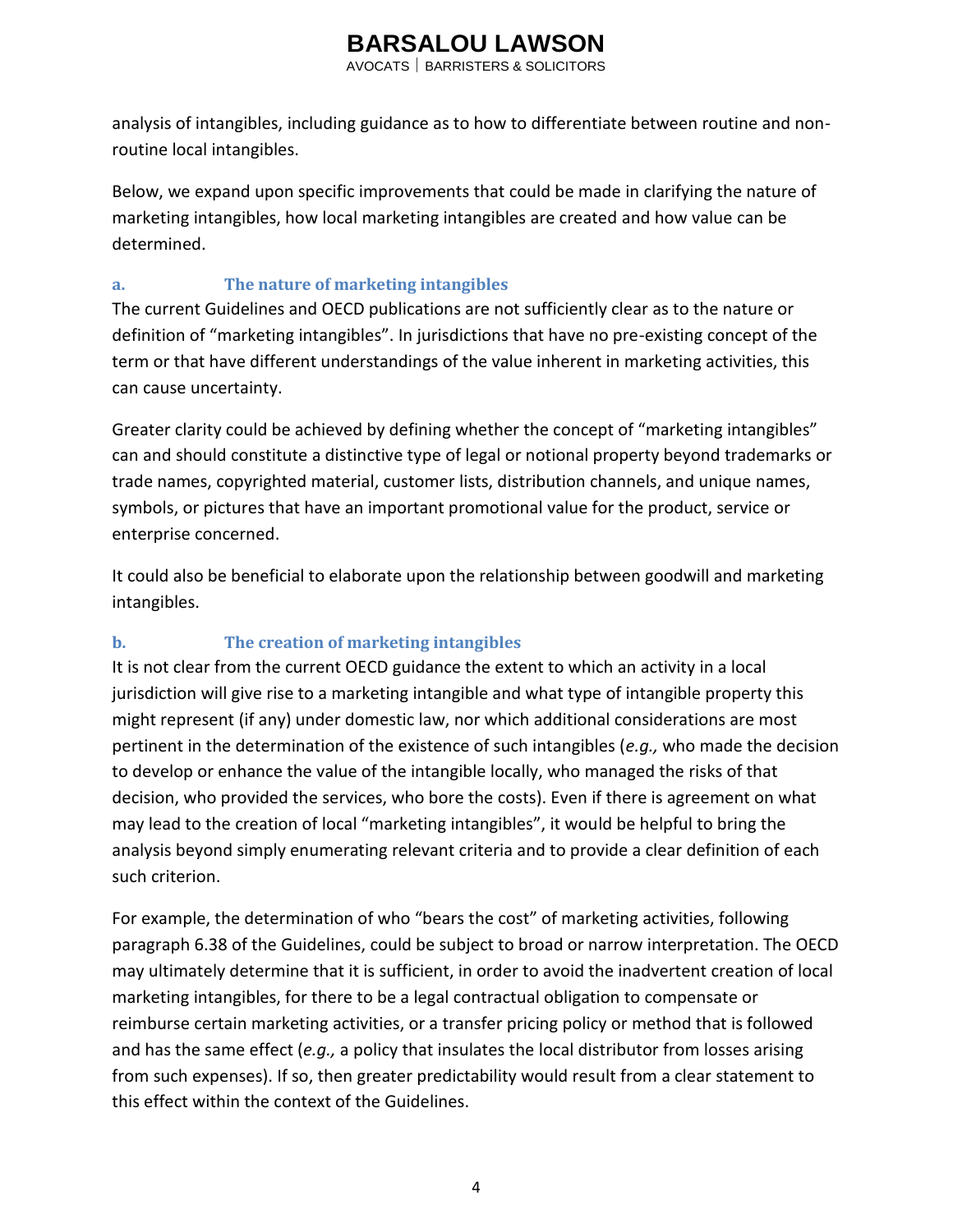AVOCATS BARRISTERS & SOLICITORS

Furthermore, it may be beneficial to include more specific examples of when local non-routine "marketing intangibles" are or are not considered to have been created by a local distributor. If the intention is to refer to items such as reputation or other elements of goodwill that may be created, the OECD may consider using them as examples and indicating whether such intangibles would be considered routine or non-routine in the context of the examples.

It would also be helpful to update paragraph 6.37 of the Guidelines to cover situations where the local distributor is not an agent. For example, where a distributor is compensated by the foreign affiliate for local marketing services (and therefore not exposed to the risk of material loss that would result from a failed product launch, be it through an undertaking to reimburse specific expenses or else through the effect of a consistently applied transfer pricing policy), the conclusion should be that the distributor would not be entitled to share in any return attributable to the marketing intangible.

#### **c. Determination of the value of marketing intangibles**

It is not clear how value could be attributed to something that is not subject to ownership and therefore cannot be sold to a third party. Further, the contractual arrangements between parties should always be examined as they may already provide for compensation in the event of the termination of the arrangements and otherwise sufficiently deal with intangible rights.

In addition, some taxation authorities have taken the position that even though agreements entered into between a local company and its foreign affiliate specify that all intangibles are owned by the foreign affiliate, some of the returns on those intangibles should nevertheless go to the local distributor. Without clear examples of uncontrolled comparable companies who have permitted a third party to obtain a stake in their intangibles in this manner, any such analysis may result in an arbitrary attribution of profits.

It may be helpful to remind tax authorities that they should exercise restraint in overstating the value of local marketing intangibles of a distributor relative to the intangibles developed and owned by foreign affiliates of the MNE.

It is likely that some of the difficulties in the valuation of such intangibles will self-resolve as greater clarity in the definition, nature and creation of the notion of "marketing intangibles" is achieved. For example, where no such non-routine local marketing intangibles are found to exist, it will not be necessary to determine the value of such local marketing intangibles.

### **2. Treatment of Synergies and Other Undefined Elements of Goodwill**

While Chapter IX provides a certain level of guidance regarding the treatment of synergies and an excellent summary of many of the difficulties encountered in practice with respect to this issue, it may be beneficial to bring forth a more detailed analysis that will provide taxpayers and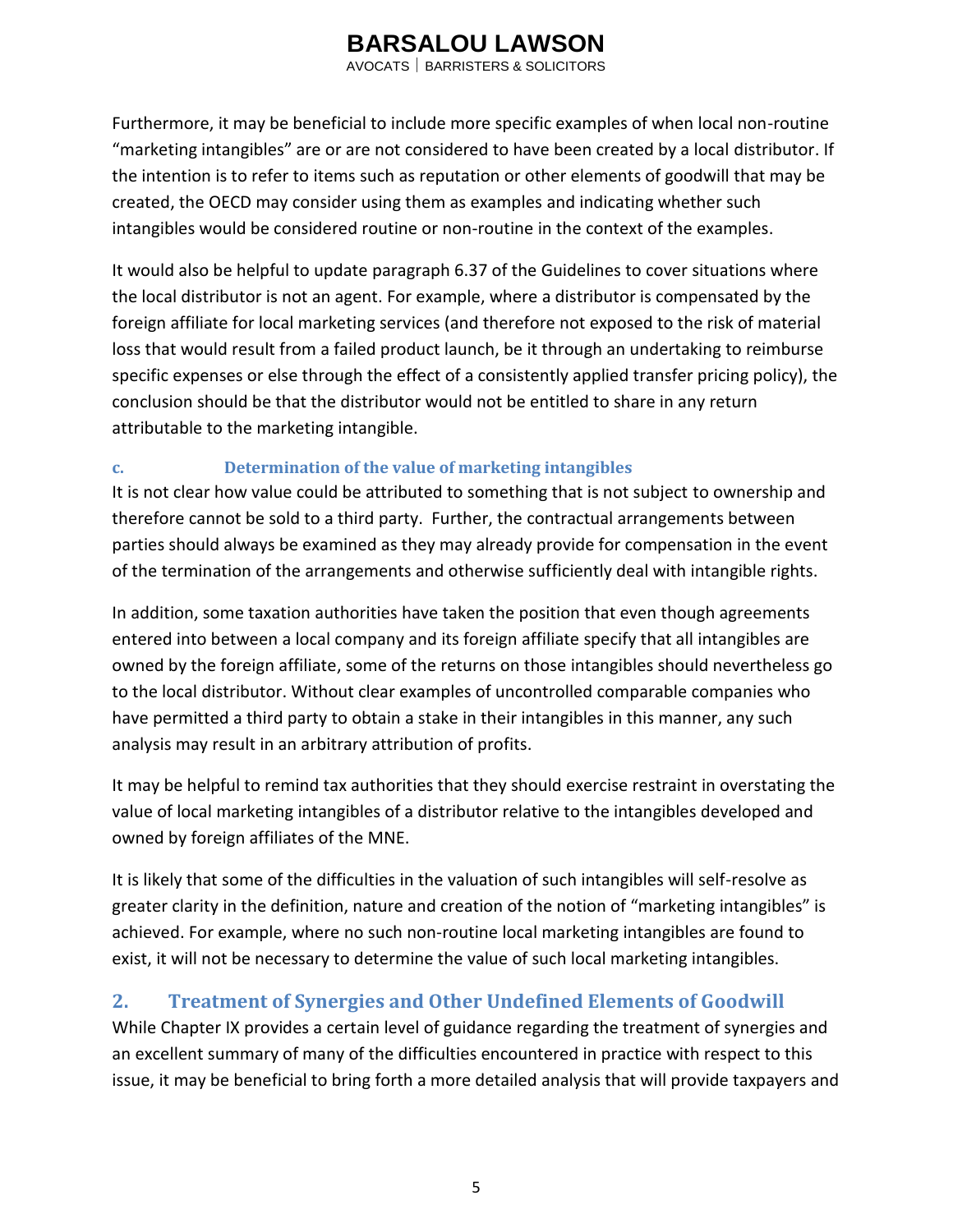AVOCATS BARRISTERS & SOLICITORS

tax administrations with practical guidance on dealing with such difficulties, specifically as they relate to the transfer of intangibles.

## **C. Areas in Which the OECD Could Usefully Do Further Work**

### **1. Marketing Intangibles**

The extended concept of "marketing intangibles" adopted by many OECD tax authorities goes beyond the traditional areas of trade-mark, trade names, and customer lists, distribution channels, symbols and pictures described in the Guidelines at paragraph 6.4. This extension poses challenges with respect to their analysis for transfer pricing purposes.

If the OECD is able to provide additional guidance in this area as well as address the issue of inter-jurisdictional differences in the application of the concept of marketing intangibles in assessing transfer prices, substantial progress could potentially be made in improving predictability for taxpayers.

We respectfully submit that the scope of the OECD's future project on the transfer pricing aspects of intangibles include the following general objectives, supplemented as appropriate by the specific suggestions outlined in the above sections:

- Providing a framework for analysis of marketing intangibles, with specific emphasis on local marketing intangibles, including clarification of the nature and creation of local marketing intangibles and the determination of value of those intangibles;
- Providing guidance on how to distinguish between routine and non-routine local marketing intangibles; and
- Providing further examples for illustrative purposes, including both when local marketing intangibles are or are not considered to have been created, thereby providing better-defined parameters of when transfer pricing adjustments may or may not be appropriate.

### **2. Treatment of Synergies and Other Undefined Elements of Goodwill**

Guidance would ideally lay out a framework for analyzing how synergies and other undefined elements of goodwill are best measured and attributed to the related buyer and seller of certain identified intangibles (*i.e.,* subsequent to the purchase of shares or bundle of assets from an unrelated party).

In some instances, goodwill may be further analyzed into component parts that are determined to be likely to follow the identified intangibles or else likely to remain with the seller. However, in other cases, some or all of the goodwill may not be capable of being further refined in such a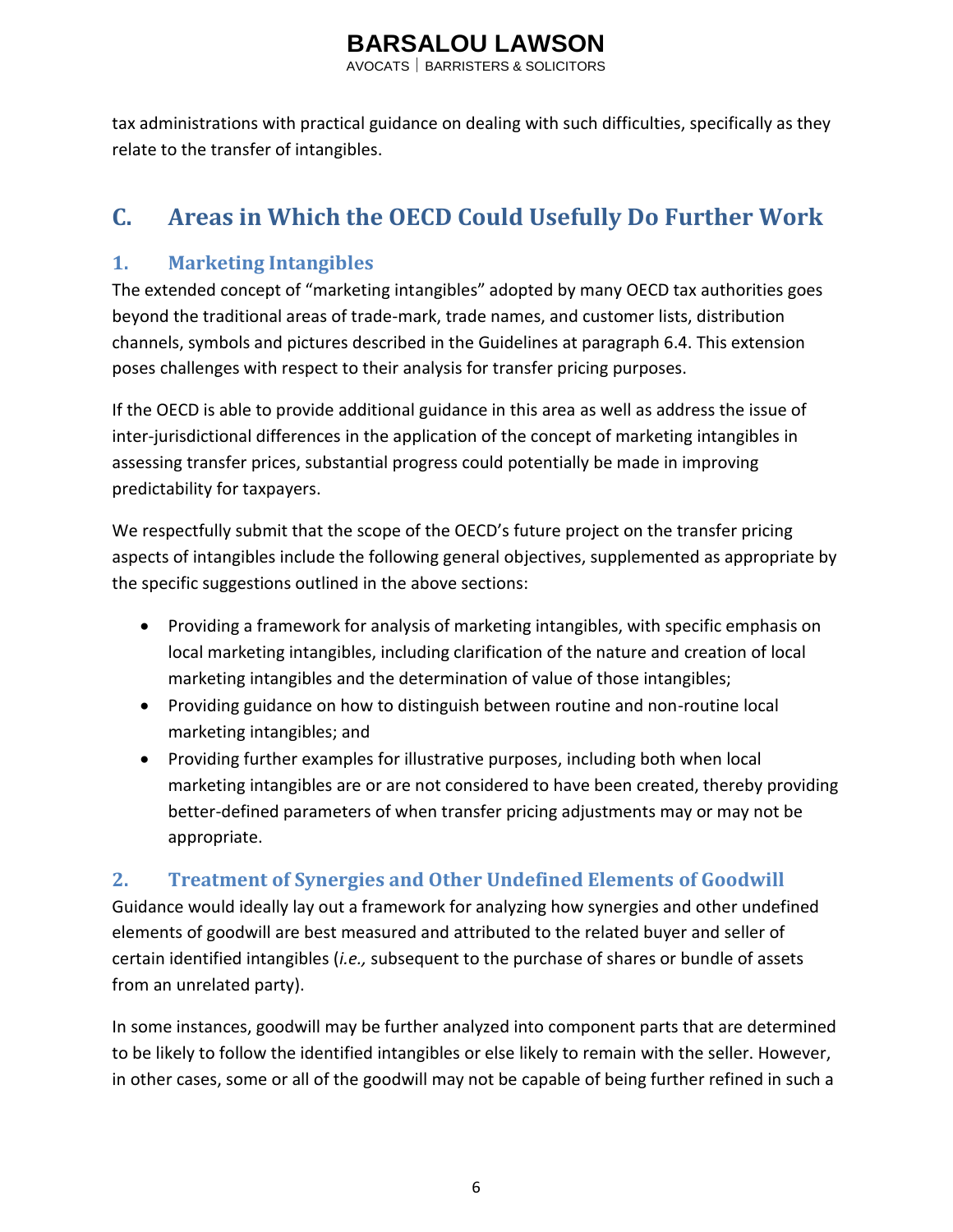AVOCATS BARRISTERS & SOLICITORS

manner; it may be pertinent to question whether an objective arm's length allocation could or should be recommended to overcome this hurdle.

In the event that component parts have been identified, it may be pertinent to elaborate a nonexhaustive list of factors that may impact the determination of whether the seller's compensation should include the value of part or all of the goodwill, including the portion of goodwill that may represent synergies. In this respect, we would be pleased to contribute to the elaboration of such a preliminary list.

Although beyond the scope of any work that would be undertaken by the OECD, it may be helpful to draw attention to the fact that the tax treatment of such undefined elements of goodwill, and included in the purchase price paid by the related party, may not be the same in the country of the purchaser and the country of the seller.

Helpful examples could include analysis of a scenario where the intercompany transfer of identified intangibles immediately follows a recent acquisition of the company from a third party, and a valuation or purchase price allocation report was issued in the context of that transaction. Such an example could be used to explore the utility and limitations of such a business valuation report in determining an arm's length price for the identified intangibles and how a specific transfer pricing analysis could address these challenges.

### **D. Format of the Final Output of the OECD Work**

### **1. Marketing Intangibles**

An initial discussion paper on marketing intangibles could be an appropriate first step to pursue dialogue with the business community, but we would suggest that the Guidelines eventually be updated with the more detailed policy views and opinions that will inevitably result from the OECD's project on the transfer pricing aspects of intangibles.

For ease of reading, the other areas of the Guidelines that discuss marketing intangibles could also be cross-referenced and, as appropriate, elaborated upon in a new chapter covering intangible property.

### **2. Treatment of Synergies and Other Undefined Elements of Goodwill**

Regarding the treatment of synergies and other undefined elements of goodwill, an appropriate final output could take the form of more elaborate guidance and examples in a new chapter dealing with intangibles, with cross-references as appropriate to the existing guidance in the new Chapter IX on business restructurings.